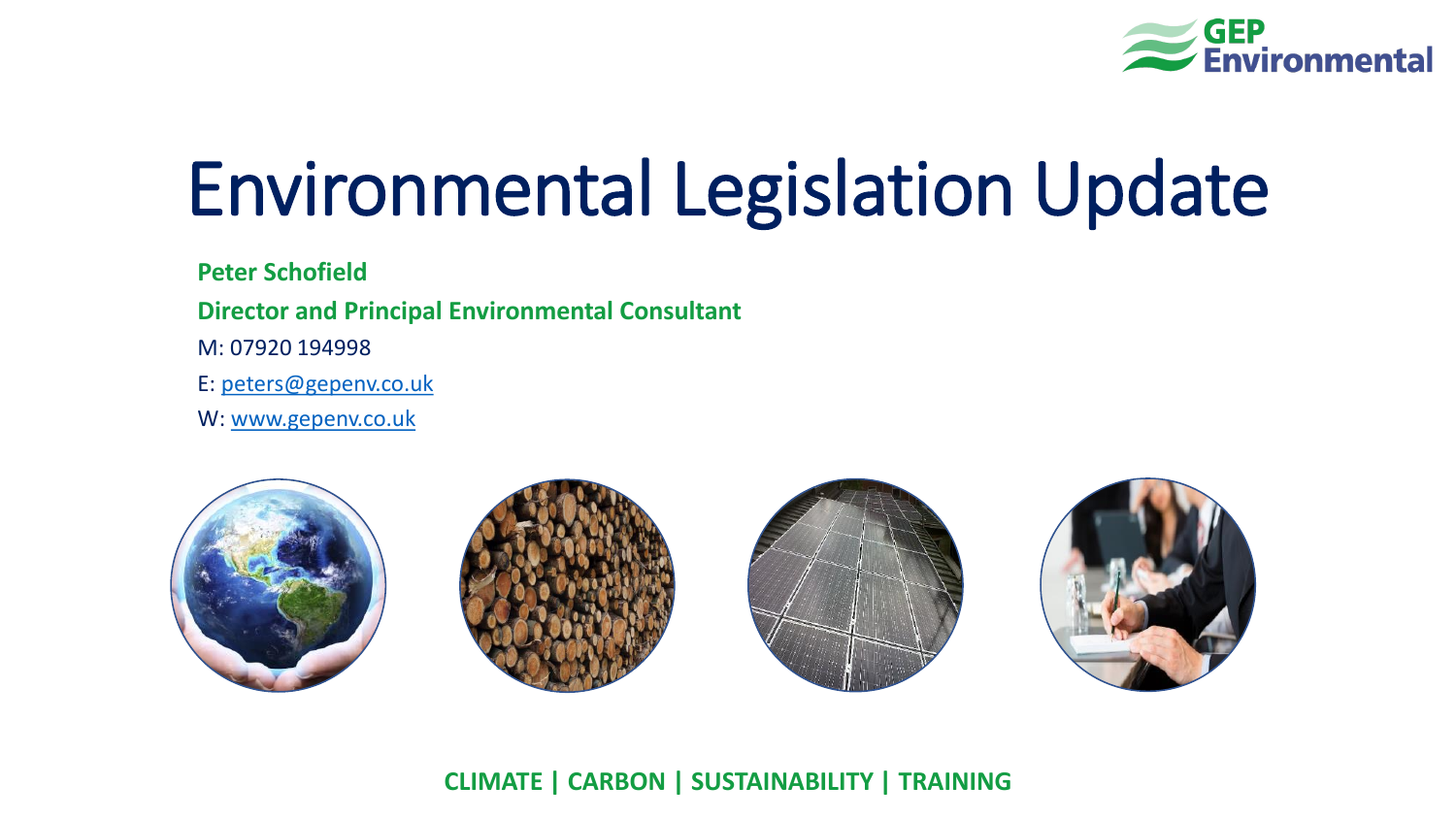

# Plastic Packaging Tax (General) Regulations SI 2022/117

#### **What is the aim of the tax?**

To provide an economic incentive for businesses to use recycled plastic in the manufacture of plastic packaging, which will create greater demand for this material. In turn this will stimulate increased levels of recycling and collection of plastic waste, diverting it away from landfill or incineration.

#### **What does this apply to?**

This will apply to plastic packaging manufactured in, or imported into the UK, that does **not contain at least 30% recycled plastic**. Plastic packaging is classed as packaging that **contains more plastic, when measured by weight, than any other single substance** (e.g. wood, cardboard, aluminum, steel).

#### **Who will this affect?**

**From 1st April 2022**, this will affect UK manufacturers of plastic packaging, importers of plastic packaging, business customers of manufacturers and importers of plastic packaging, who manufacture or import **10+ tonnes of packaging** in a **one-year period**.

### **How much will the tax be?**

The tax will be charged at a rate of **£200 per tonne.**

#### Guidance

#### **Plastic Packaging Tax: steps to take**

If you manufacture or import 10 or more tonnes of plastic packaging within a 12 month period, you may need to register for the tax.

#### From: HM Revenue & Customs Published 4 November 2021 Last updated 7 February 2022 - See all updates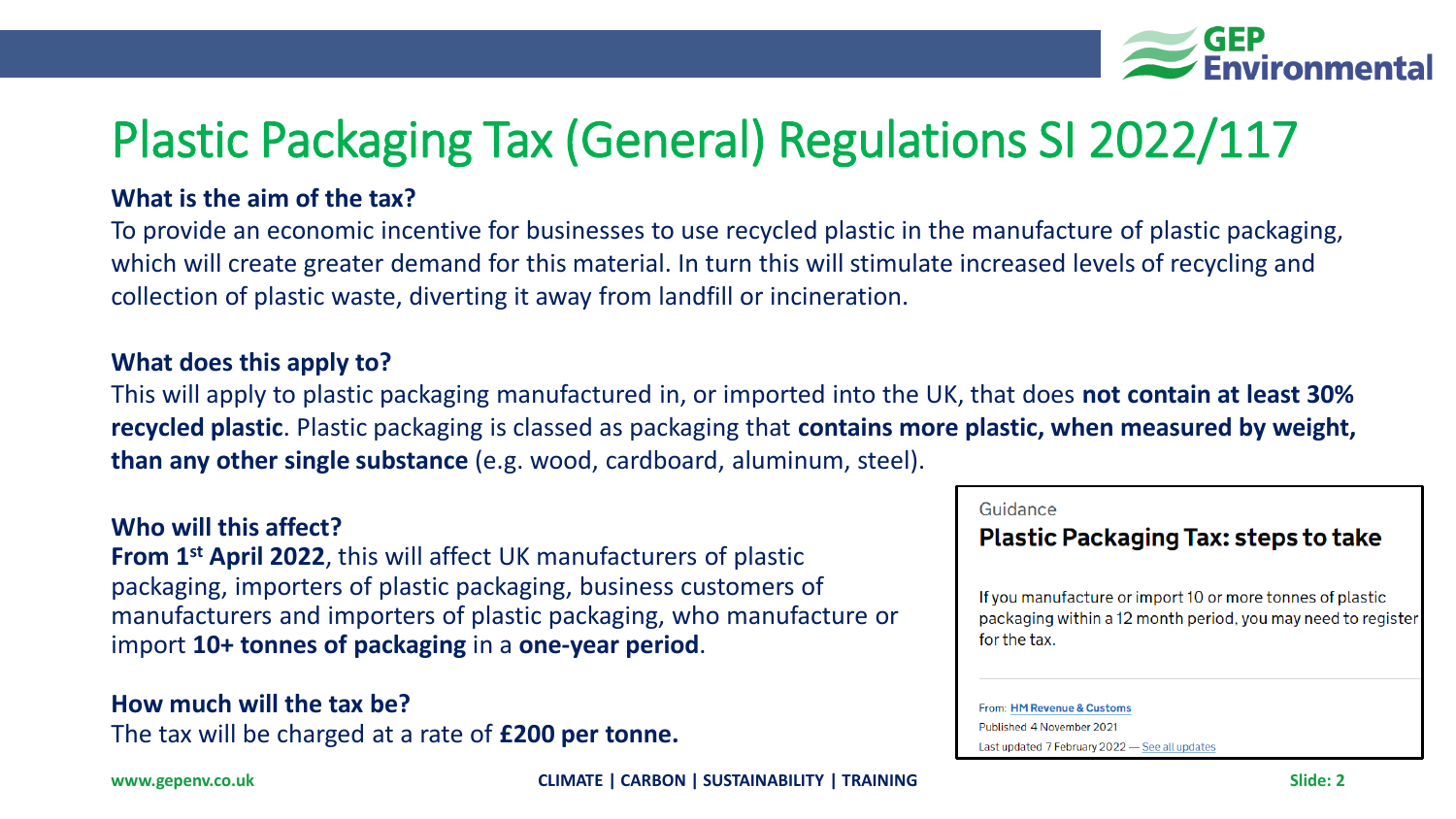

### Companies (Strategic Report) (Climate-Related Financial Disclosure) Regulations SI 2022/31

Requires the company to report on

**Climate-Related Risks and Opportunities** annually within their Energy

and Carbon Report, or Strategic Report

- Applies to **Financial Years from 6th April 2022**
- Several qualification criteria, but includes listed companies or 500+ employees and £500m+ turnover
- Equivalent requirement for Limited Liability Partnerships (LLPs)

| <b>Final Report</b>                                                                                                                                                                                                                                       |  |
|-----------------------------------------------------------------------------------------------------------------------------------------------------------------------------------------------------------------------------------------------------------|--|
| Recommendations of<br>the Task Force<br>戀<br>Department for<br>on Climate-rel<br>Business, Energy<br>& Industrial Strategy                                                                                                                                |  |
| <b>Financial Disc</b><br>Mandatory climate-related<br>financial disclosures by<br>publicly quoted companies,<br><b>TASK FORCE ON CLIMATE<br/>FINANCIAL DISCLOSURES</b><br>TCFT<br>large private companies and<br>LLP <sub>S</sub><br>Non-binding guidance |  |
| February 2022                                                                                                                                                                                                                                             |  |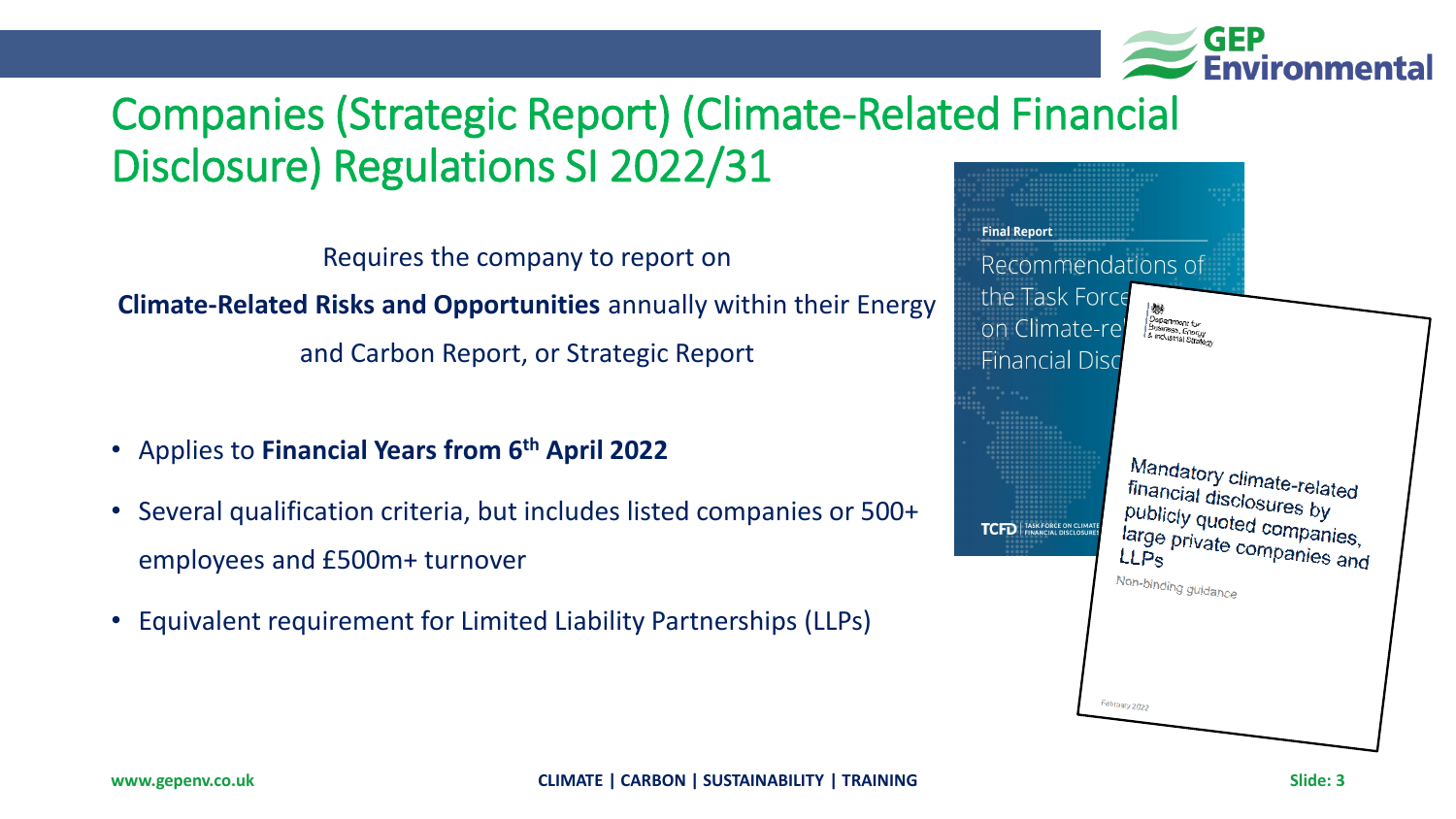

### Companies (Strategic Report) (Climate-Related Financial Disclosure) Regulations SI 2022/31

The following reporting requirements:

- **Governance process** for assessing climate risk and opps.
- How climate risks and opps. are **integrated into overall risk management processes**
- Describe the **key climate risks** that apply to the company
- Analysis of resilience to difference **climate scenarios**
- **Targets** (and **performance/KPIs**) to reduce climate risks and achieve climate opportunities

| <b>Final Report</b><br>Recommendations of<br>the Task Force<br>on Climate-rel<br><b>Financial Disc</b> | 瀬<br>Department for<br>Business, Energy<br>& Industrial Strategy                                                                                                                      |  |
|--------------------------------------------------------------------------------------------------------|---------------------------------------------------------------------------------------------------------------------------------------------------------------------------------------|--|
| <b>TASK FORCE ON CLIMATE</b><br>TCFD<br><b>FINANCIAL DISCLOSURES</b>                                   | Mandatory climate-related<br>financial disclosures by<br>publicly quoted companies,<br>large private companies and<br><b>LLP<sub>S</sub></b><br>Non-binding guidance<br>February 2022 |  |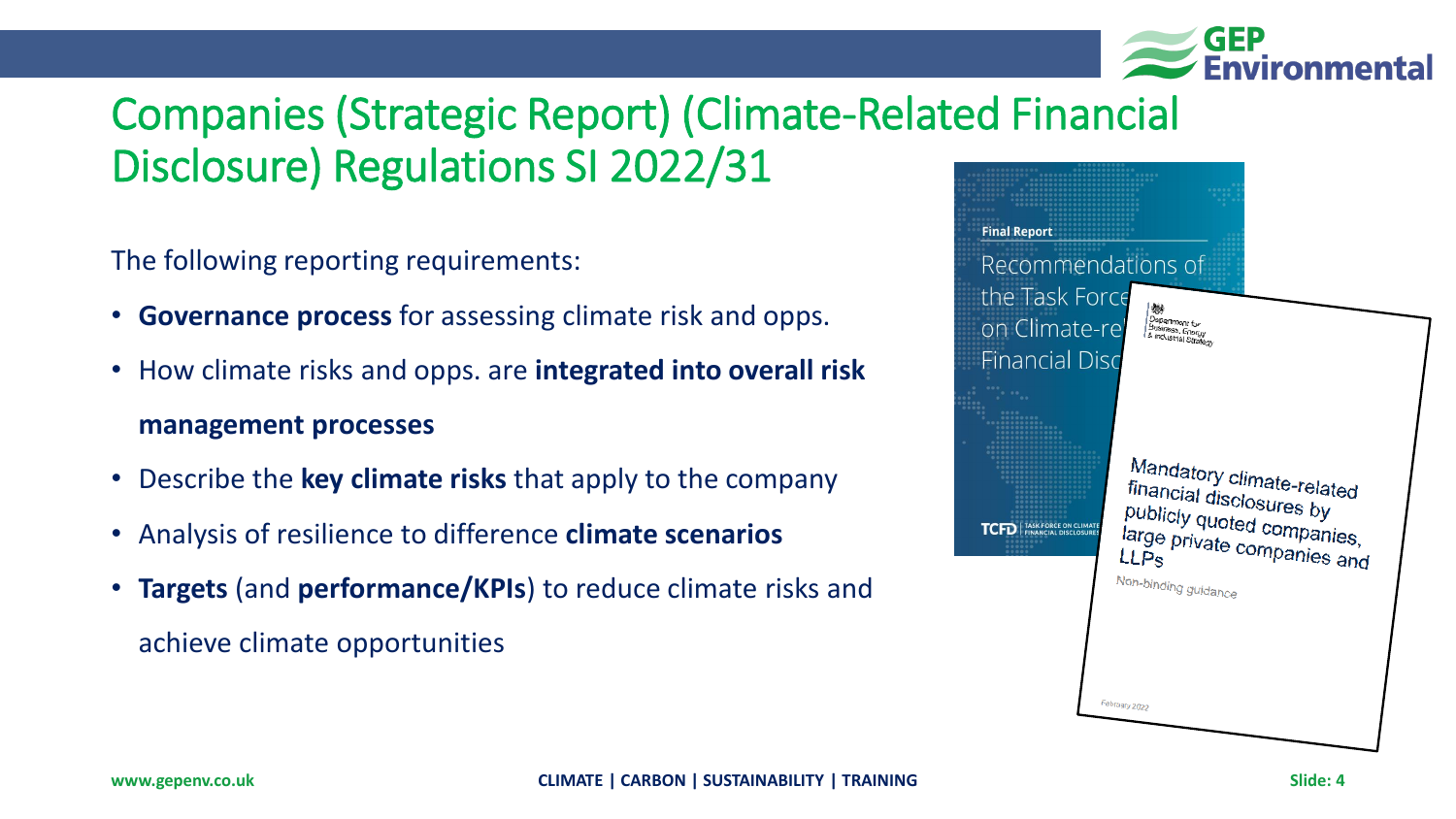

### Electric Vehicles (Smart Charge Points) Regulations SI 2021/1467

Provides **'Smart Charging'** requirements for new charge points for homes and workplaces (not public charge points) and comes into force on **30 June 2022.** Smart charging is designed to enhance effectiveness and **efficiency in energy consumption**

Some of the key requirements include:

- **1. Data and Connectivity:** All new charge points must have a data connection, with the ability to measure, record and transmit usage (in minutes and as units of energy) and **delay charging or slow it down during periods where grid demand is highest** (8am to 11am weekday and 4pm to 10pm weekend).
- **2. Off-Peak Charging**: As a nudge to encourage smarter behavior, new charge points will be pre-configured to **avoid charging during peak hours** (can be overridden)
- **3. Staggered Charge Times**: charge points will **randomly defer off-peak charging sessions by ten minutes** (to minimise surges in demand e.g. everyone charging on-the-hour)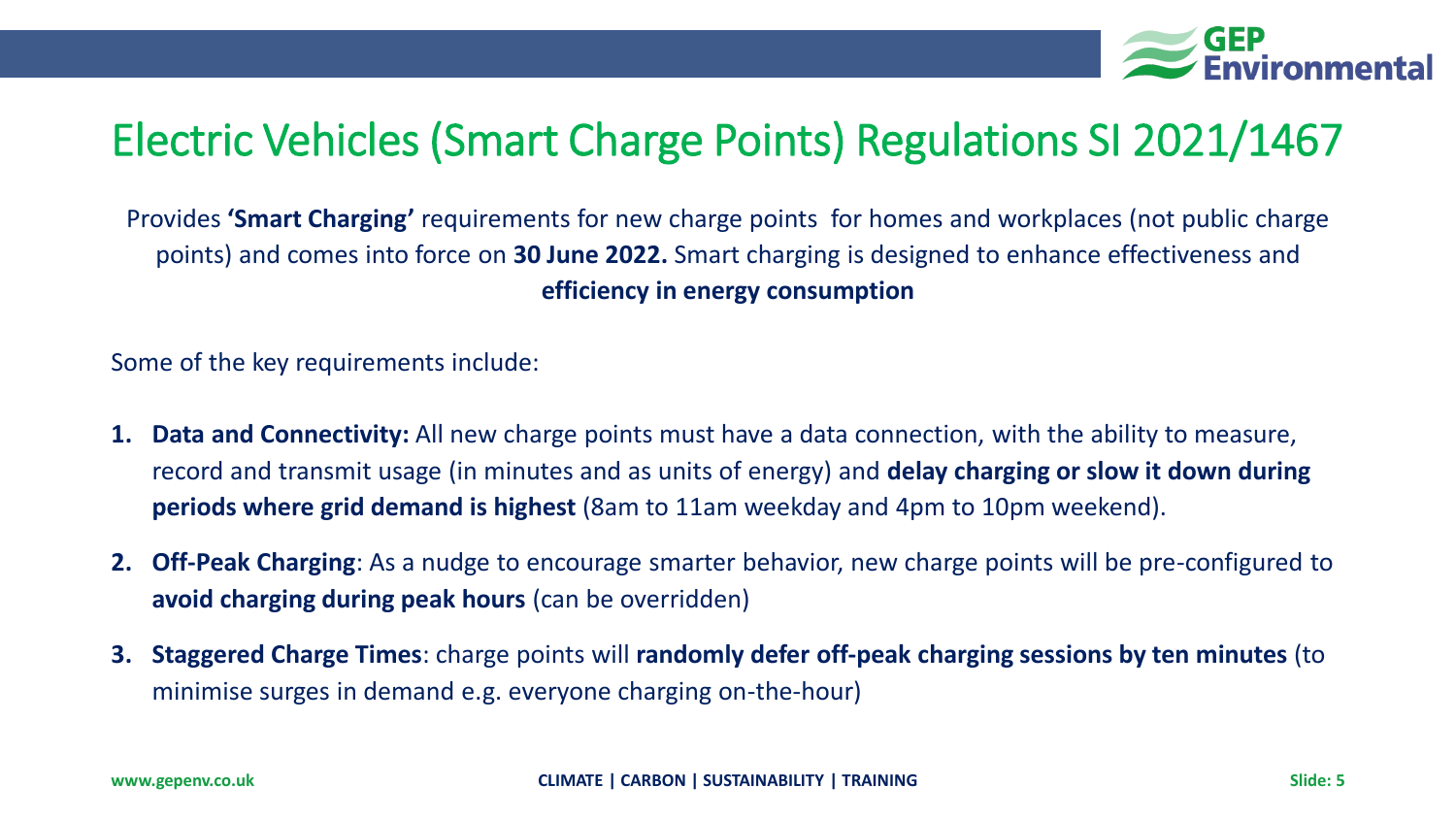

# UK GOV Guidance on Making Environmental Claims

Environmental claims suggest that a product, service, process, brand or business is better for the environment, such as:

- 1. has a **positive environmental impact** or **no impact on the environment**;
- 2. is **less damaging to the environment** than a previous version of the same good or service; or
- 3. is **less damaging to the environment** than competing goods or services.

Environmental claims can appear in ads, marketing material, branding, on packaging or in other information provided to consumers. This can include the colours, pictures and logos used and the overall presentation.

Environmental claims are genuine when they properly describe the impact of the product, service, process, brand or business, and do not hide or misrepresent crucial information.

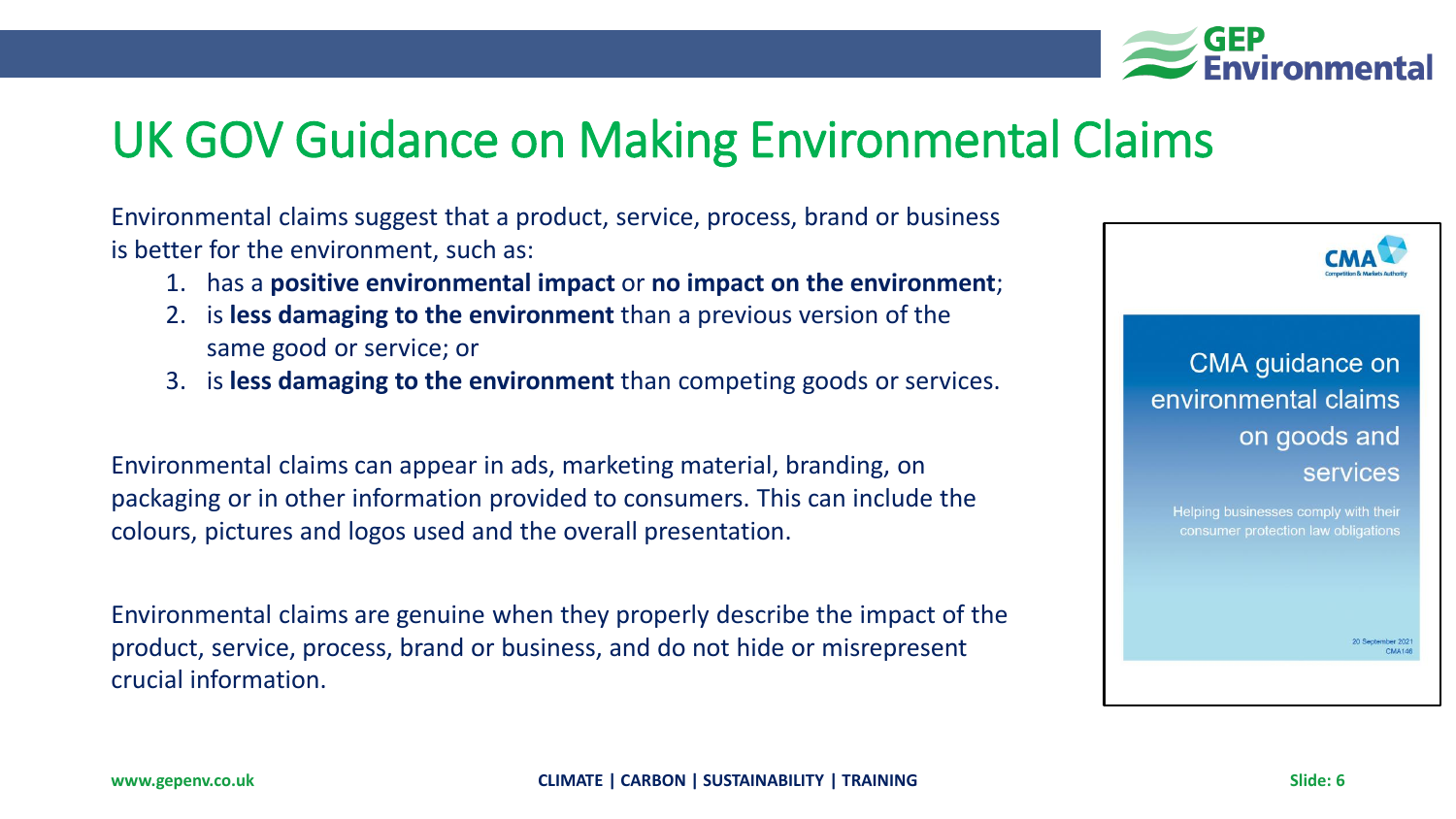

# UK GOV Guidance on Making Environmental Claims

**The Guidance provided by the Competition and Markets Authority (CMA) aims to help businesses comply with the law in relation to preventing misleading claims about environmental credentials regarding their products or services and encourage them to invest in the environmental performance of their products or services.**

It sets out the following principles when it comes to making environmental claims, which means they must:

- 1. be truthful and accurate;
- 2. clear and unambiguous;
- not omit or hide important relevant information;
- 4. be fair and meaningful when compared to other products or services;
- 5. consider the full life cycle of the product or service; and
- 6. be substantiated.



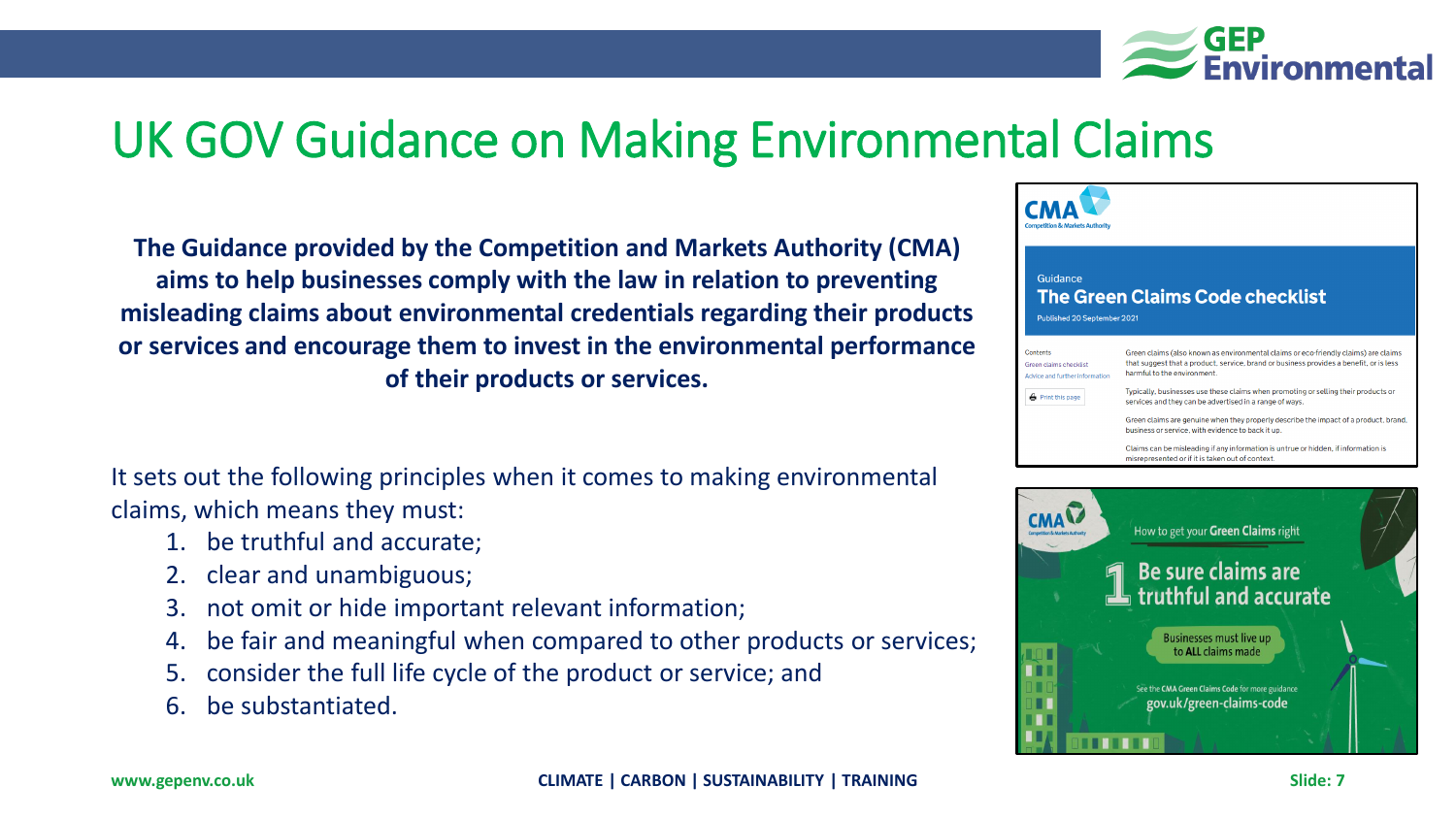

# UK GOV Bans on F-Gas in New Products and Equipment

The EA and DEFRA provides information on what uses of fluorinated greenhouse gases (F-gases) are banned in the UK or will be banned in the future. It has recently been updated for new F-gases.

| <b>Type of F-gas</b>                                         | <b>Banned Uses</b>                                                                                                                                                                                         | <b>GWP</b>  | Date of Ban      |
|--------------------------------------------------------------|------------------------------------------------------------------------------------------------------------------------------------------------------------------------------------------------------------|-------------|------------------|
| <b>HFCs and PFCs</b>                                         | Non-confined direct evaporation systems (where<br>refrigerant can escape into the atmosphere).                                                                                                             | All         | Banned now       |
| <b>HFCs</b>                                                  | Domestic fridges and freezers                                                                                                                                                                              | Above 150   | Banned now       |
| <b>HFCs</b>                                                  | Stationary refrigeration equipment                                                                                                                                                                         | Above 2,500 | Banned now       |
| HFCs - will mainly affect<br>HFC134a, HFC245fa,<br>HFC365mfc | Refrigerators and freezers for commercial use<br>(hermetically sealed equipment)                                                                                                                           | Above 150   | <b>From 2022</b> |
| Any F gas                                                    | Multipack centralised refrigeration systems for<br>commercial use with a rated capacity of 40 kW or<br>more. (Product storage, display or dispensing in retail<br>and food services to sell to end users.) | Above 150   | <b>From 2022</b> |

#### Guidance

#### Bans on F gas in new products and equipment: current and future

Uses of fluorinated gases (F gases) that are banned or will be banned in the future.

From: Environment Agency and Department for Environment, Food & Rural Affairs Published 21 August 2019 Last updated 13 December 2021 - See all updates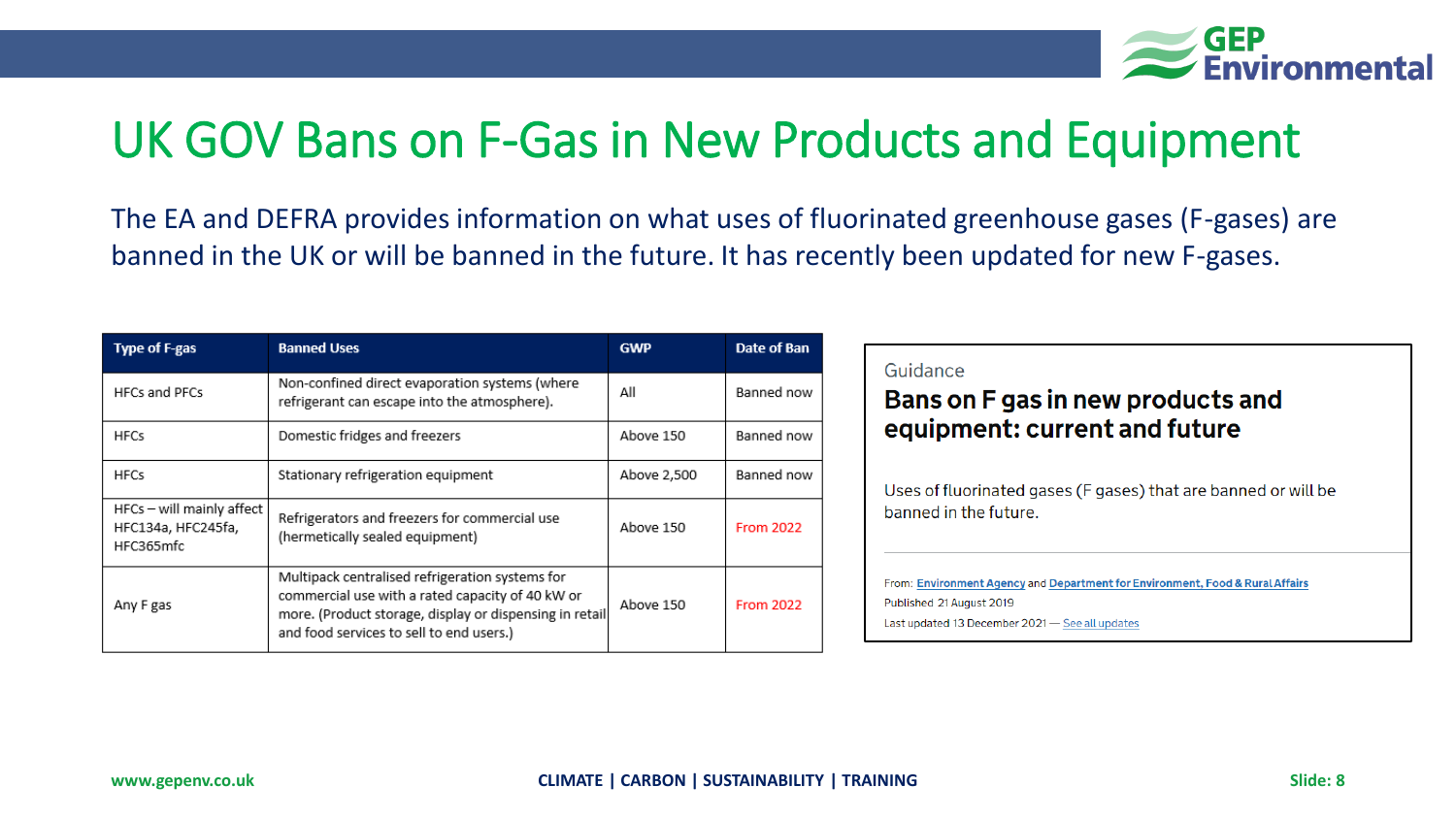

### Consultation: Introduction of Mandatory Digital Waste Tracking

There is **no comprehensive way of tracking waste** because separate systems have developed over the last 30 years relating to the transport, management and description of waste, **leaving a fragmented system**.

The **consultation proposes to join up the separate systems** and **replace the current paper-based waste records with digital versions** (this is supported by UK Gov and devolved administrations in Scotland, Wales and Northern Ireland)

Key points of the consultation:

- 1. Waste will be covered by a **digital waste tracking service** (rather than paper)
- **2. Tracking will capture full journey of waste** (from production to final disposal)
- 3. Bin collections for household waste wont change **but householders will be given a unique identifier** allowing people to see what happens to their waste

**Open for consultation from Jan 2022 – April 2022** 

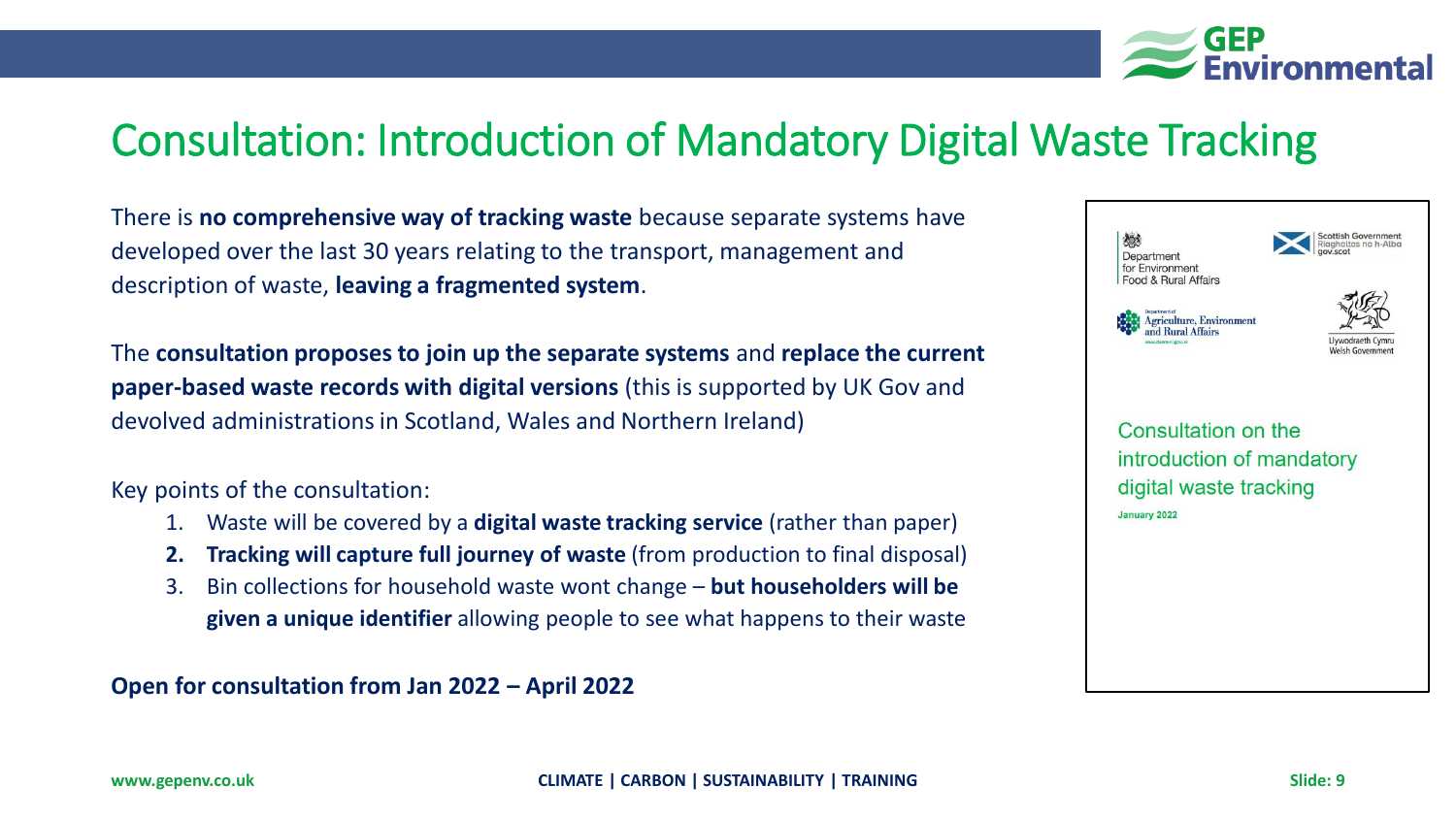

### Consultation: Biodiversity Net Gain Regulations

The Environment Act 2021 sets out the **mandate to implement Biodiversity Net Gain (BNG)** which means that developments need to facilitate improvement or extension of natural habitats, which essentially means that the **environment is left in a better state than it was prior to the development**

This consultation covers the scope of BNG and how this will work in pract

- 1. Biodiversity gain plan
- Off-site biodiversity gains,
- 3. The market for biodiversity units,
- 4. Habitat banking,
- 5. The biodiversity gain site register,
- 6. Additionality,
- 7. Statutory biodiversity credits, and
- 8. Reporting, evaluation and monitoring.

### **Open for consultation from Jan 2022 – April 2022**

| tice, including: |                                                                                                |
|------------------|------------------------------------------------------------------------------------------------|
|                  | 燃<br>Department<br>for Environment<br>Food & Rural Affairs                                     |
|                  | <b>Consultation on Biodiversity Net Gain</b><br>Regulations and Implementation<br>January 2022 |
|                  |                                                                                                |
|                  | 1 of 109                                                                                       |